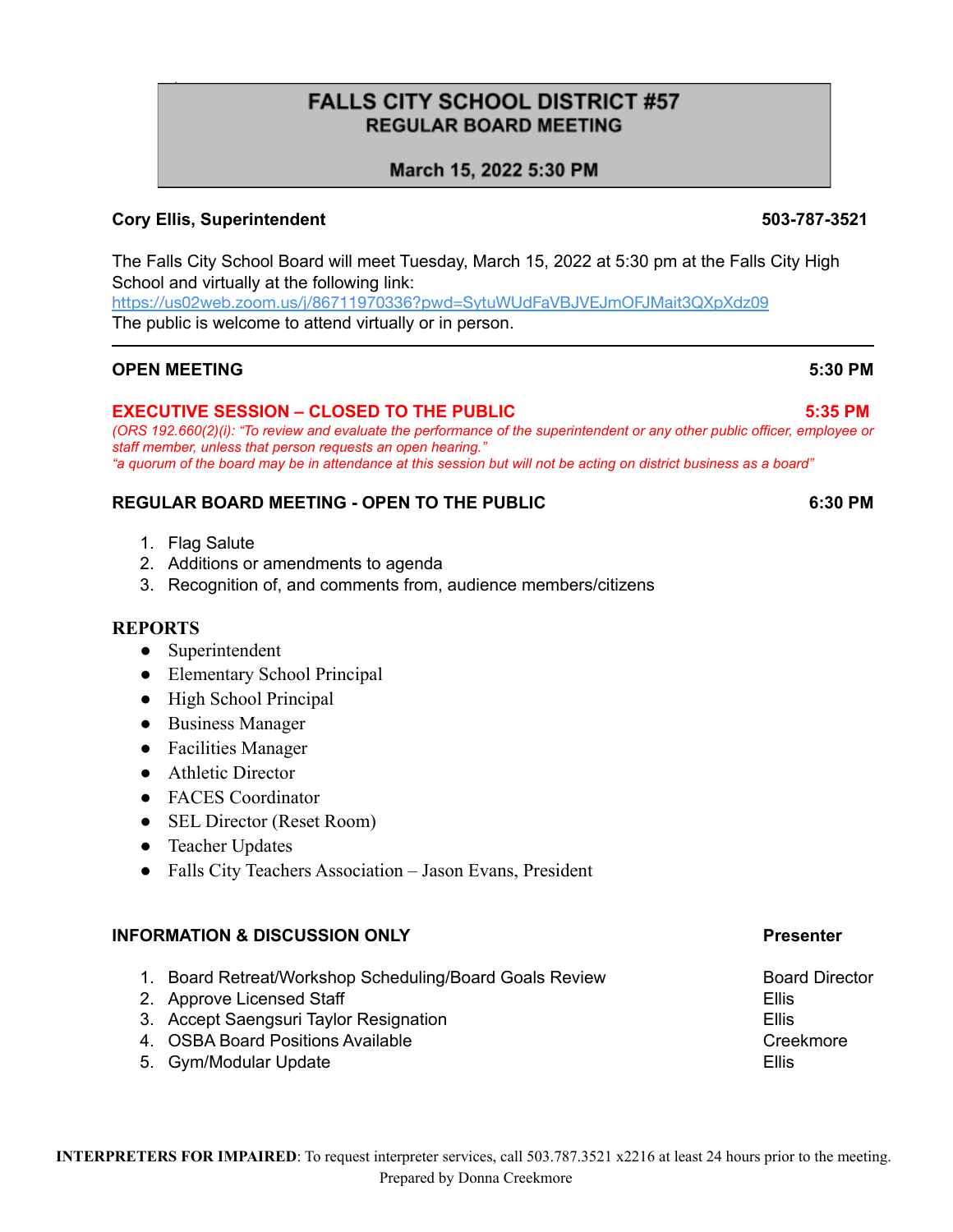# **ACTION ITEMS**

### 1. **Approve Consent Agenda**

- February 2022 Disbursements
	- Accounts Payable: Check numbers 6268 6342 in the amount of \$107,974.35
	- Payroll Expenses: Checks and Direct Deposits in the amount of \$294,512.90

*Moved by:*

*Seconded by:*

2. **Accept Saengsuri Taylor's Resignation**

*Moved by:* <u> The Communication of the Communication</u>

3. **Approve Licensed Staff**

*Moved by:* <u> 1980 - Johann Stein, mars an t-Amerikaansk kommunister (</u>

*Seconded by:*

**GOOD OF THE ORDER**